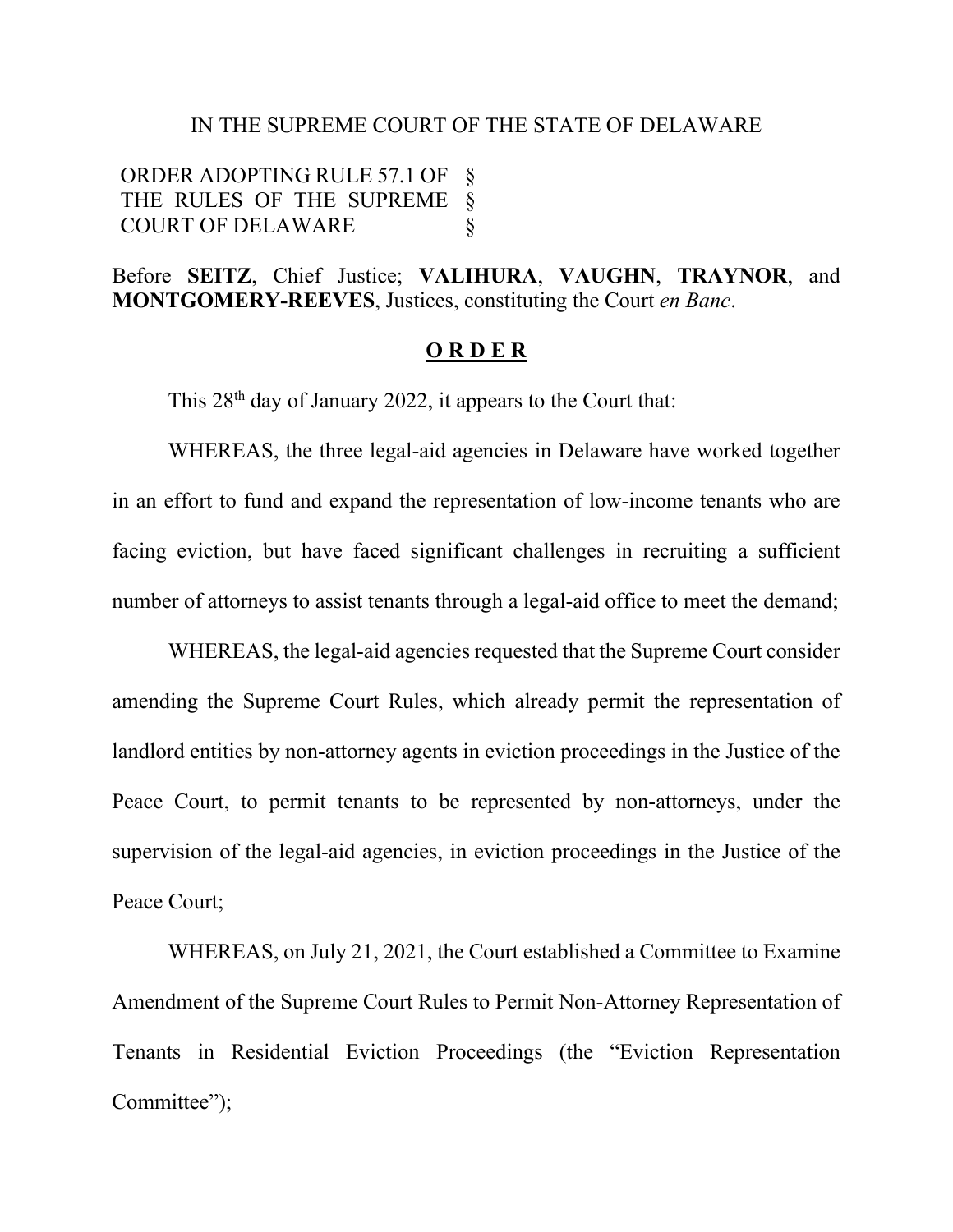WHEREAS, the Eviction Representation Committee recommended that the Court adopt a new Rule 57.1 of the Rules of the Supreme Court of Delaware and proposed a draft rule and associated forms;

WHEREAS, the Court has considered the draft rule and determined that it is desirable to adopt the proposed rule;

NOW, THEREFORE, IT IS ORDERED that:

(1) The Rules of the Supreme Court of Delaware are amended to add Rule 57.1 and Forms 57.1-1, 57.1-2, and 57.1-3 as set forth in the attached Exhibit A;

(2) The amendments are effective on March 1, 2022;

(3) The Justice of the Peace Court is directed to review its rules and to make such amendments and additions as may be necessary to make them consistent with the attached rule; and

(4) The Clerk of this Court is directed to transmit a certified copy of this order and Exhibit A to the clerk for each trial court in each county.

BY THE COURT:

*/s/ Collins J. Seitz, Jr.* Chief Justice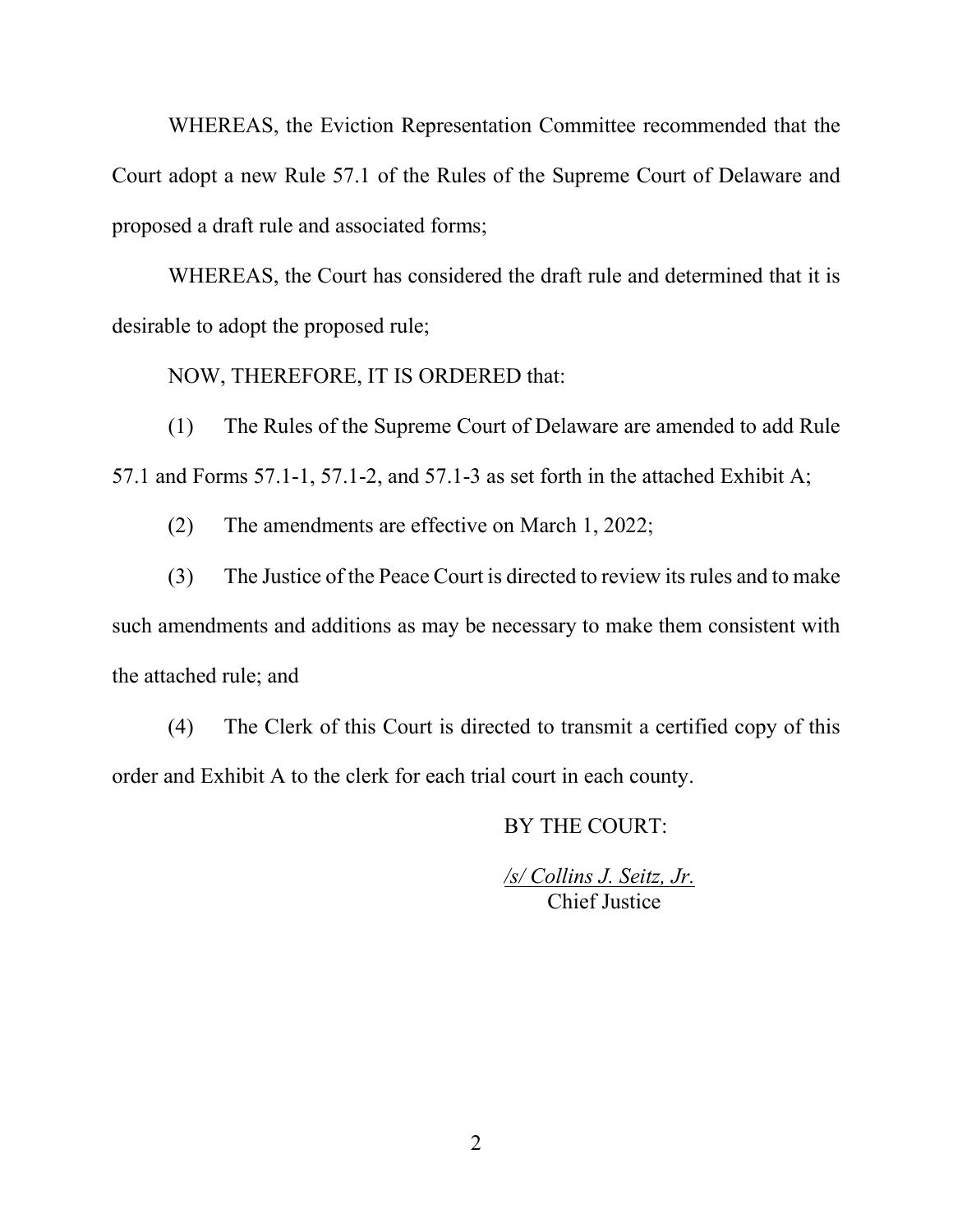# **EXHIBIT A**

## **Rule 57.1. Representation of Residential Tenant by Qualified Tenant Advocate in the Justice of the Peace Court.**

(a) Authorized representation as Qualified Tenant Advocate. —

(1) Notwithstanding the provisions of any other Rule of this Court or the Board of Bar Examiners to the contrary, a Qualified Tenant Advocate, as hereinafter defined, may represent a "tenant," as defined in 25 *Del. C.* § 5141, of a residential property in an action in the Justice of the Peace Court for summary possession under chapter 57 of Title 25 of the Delaware Code. If, after such representation has begun, the issue of possession becomes moot, or is withdrawn or resolved, but another issue or issues between the landlord and tenant remains, the representation may continue. Subject to the limitations set forth in this rule, the Qualified Tenant Advocate may engage in such activities as are necessary or appropriate to prosecute or defend the action, including but not limited to providing advice regarding defenses, engaging in settlement negotiations, filing pleadings or other documents with the Justice of the Peace Court, and appearing before the court.

(2) Written consent. —Before a Qualified Tenant Advocate shall begin such representation, the tenant shall consent thereto by executing Form 57.1-1 attached hereto, which shall be signed by the Supervising Attorney, as hereinafter defined, and filed in the record of the proceedings.

(3) Privilege. —Communications between the tenant and the Qualified Tenant Advocate shall be privileged under the same rules that govern the attorney-client privilege and work-product doctrine.

(b) Eligibility and supervision of Qualified Tenant Advocate. —

(1) Definition. —A "Qualified Tenant Advocate" under this rule is an employee or independent contractor of Community Legal Aid Society, Inc., Delaware Volunteer Legal Services, or Legal Services Corporation of Delaware, Inc. (each, a "Supervising Agency") who: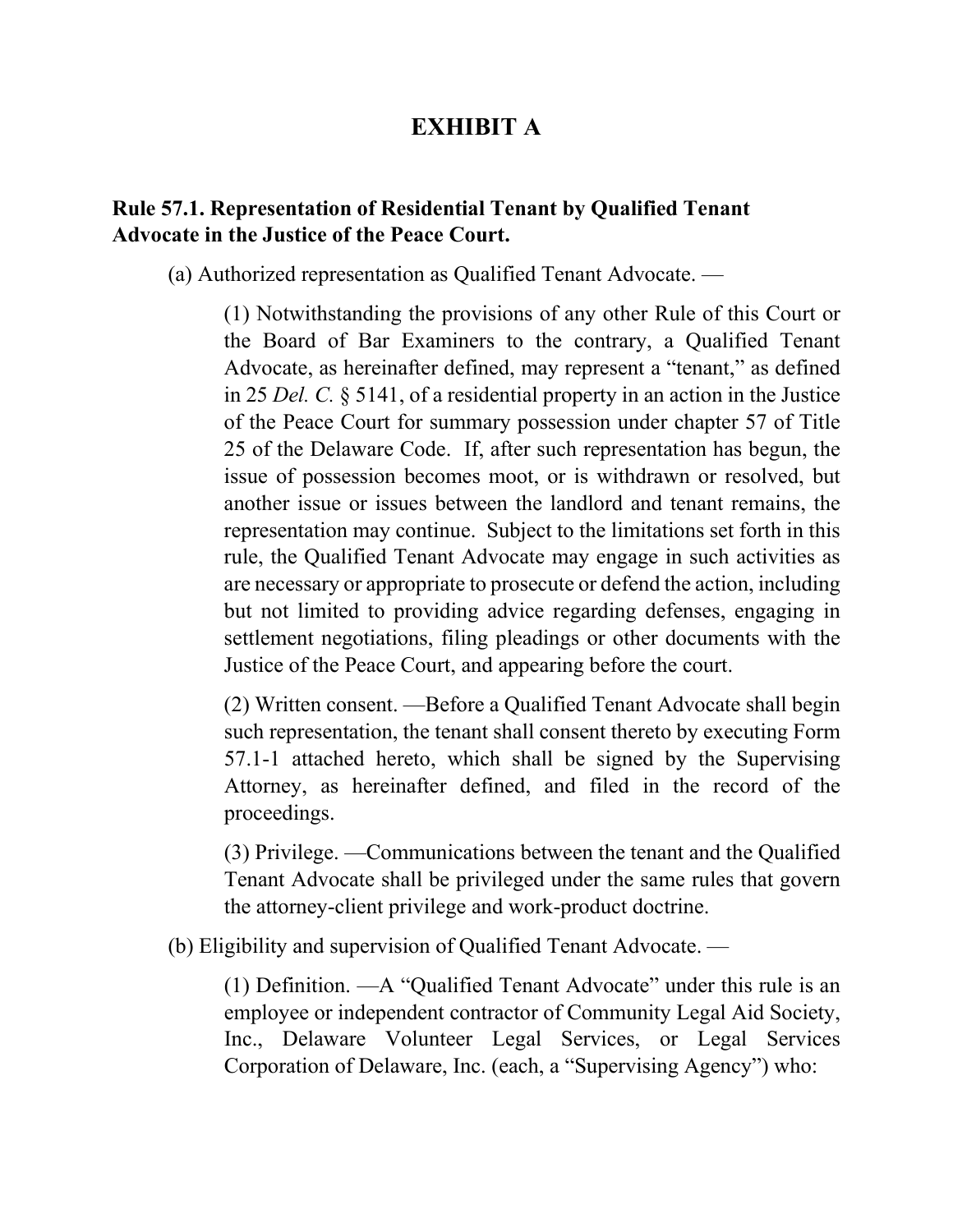(i) has successfully completed a course of training provided by a Supervising Agency regarding Part III of Title 25 of the Delaware Code, the Rules of Evidence, the Rules of the Justice of the Peace Court, and principles of professionalism for lawyers appearing before the Justice of the Peace Court, which principles shall apply to Qualified Tenant Advocates;

(ii) is certified by an attorney at the Supervising Agency to possess competence and eligibility to participate in the Qualified Tenant Advocate program. The certification is to be made on Form 57.1-2 attached hereto and filed with the Clerk of the Supreme Court; and

(iii) has filed with the Clerk of the Supreme Court the oath or affirmation attached hereto as Form 57.1-3.

(2) Supervision. —In any appearance under this rule, the Qualified Tenant Advocate shall be supervised by an attorney of the Supervising Agency, duly admitted to practice in this State (the "Supervising Attorney"). The Supervising Attorney is not required to be personally present when the Qualified Tenant Advocate appears before the court. The Supervising Attorney shall:

(i) ensure that the certification required by section  $(b)(1)(ii)$  of this rule and the oath or affirmation required by section  $(b)(1)(iii)$ of this rule have been filed before the Qualified Tenant Advocate appears in any proceeding;

(ii) sign the consent to representation as required by paragraph (a)(2) of this rule, and ensure that the consent is filed in the record of any proceeding in which a Qualified Tenant Advocate will appear;

(iii) ensure that the Qualified Tenant Advocate is in compliance with the procedures established by the Justice of the Peace Court for obtaining access to the court's e-filing system;

(iv) in each matter in which a Qualified Tenant Advocate will appear in the Justice of the Peace Court, enter an appearance as counsel of record, which appearance shall state the names of the tenant or tenants to be represented, identify the Qualified Tenant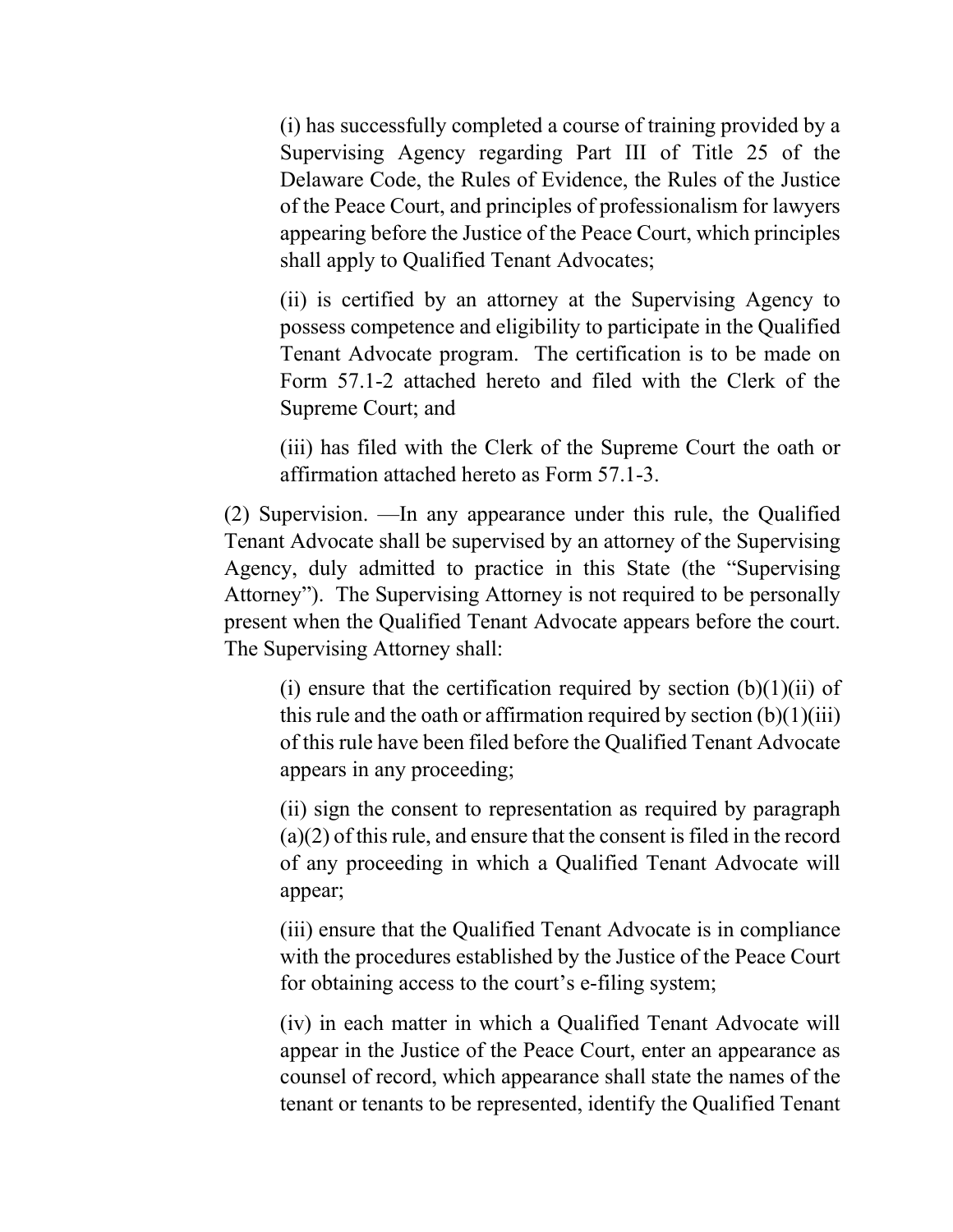Advocate and the Supervising Attorney, and state that the Qualified Tenant Advocate is authorized under this rule to appear in the proceeding;

(v) assume personal professional responsibility for the Qualified Tenant Advocate's guidance in any work undertaken and for supervising the quality of the Qualified Tenant Advocate's work;

(vi) assist the Qualified Tenant Advocate's preparation to the extent that the Supervising Attorney considers it necessary; and

(vii) carry malpractice insurance that will sufficiently cover the Supervising Attorney's supervision of the Qualified Tenant Advocate and the work and actions of the Qualified Tenant Advocate.

(3) Notice of termination by Supervising Agency. —If the Qualified Tenant Advocate leaves the employment of the Supervising Agency or is otherwise no longer eligible to participate in the program, or upon the Supervising Agency's termination of the Qualified Tenant Advocate's participation in the program for any other reason, an attorney at the Supervising Agency shall notify the Clerk of the Supreme Court forthwith. Moreover, in each proceeding in which the Supervising Attorney has entered an appearance in accordance with section  $(b)(2)(iv)$  of this rule, the Supervising Attorney shall notify the Justice of the Peace Court promptly, and in no event later than one day before the next scheduled hearing, if the Qualified Tenant Advocate will no longer be representing a tenant or tenants in the proceeding.

(c) Compensation prohibited. —A Qualified Tenant Advocate may neither ask for nor receive any compensation or remuneration of any kind from or on behalf of the tenant. This shall not prevent the Qualified Tenant Advocate from receiving compensation from the Supervising Agency, nor shall this prevent any Supervising Agency from seeking compensation for its services that it may otherwise properly request or receive.

(d) Applicability of Rule 11, Sanctions. —By representing a tenant as a Qualified Tenant Advocate, the Qualified Tenant Advocate shall be subject to the requirements and sanctions applicable to attorneys that are set forth in Justice of the Peace Court Civil Rule 11.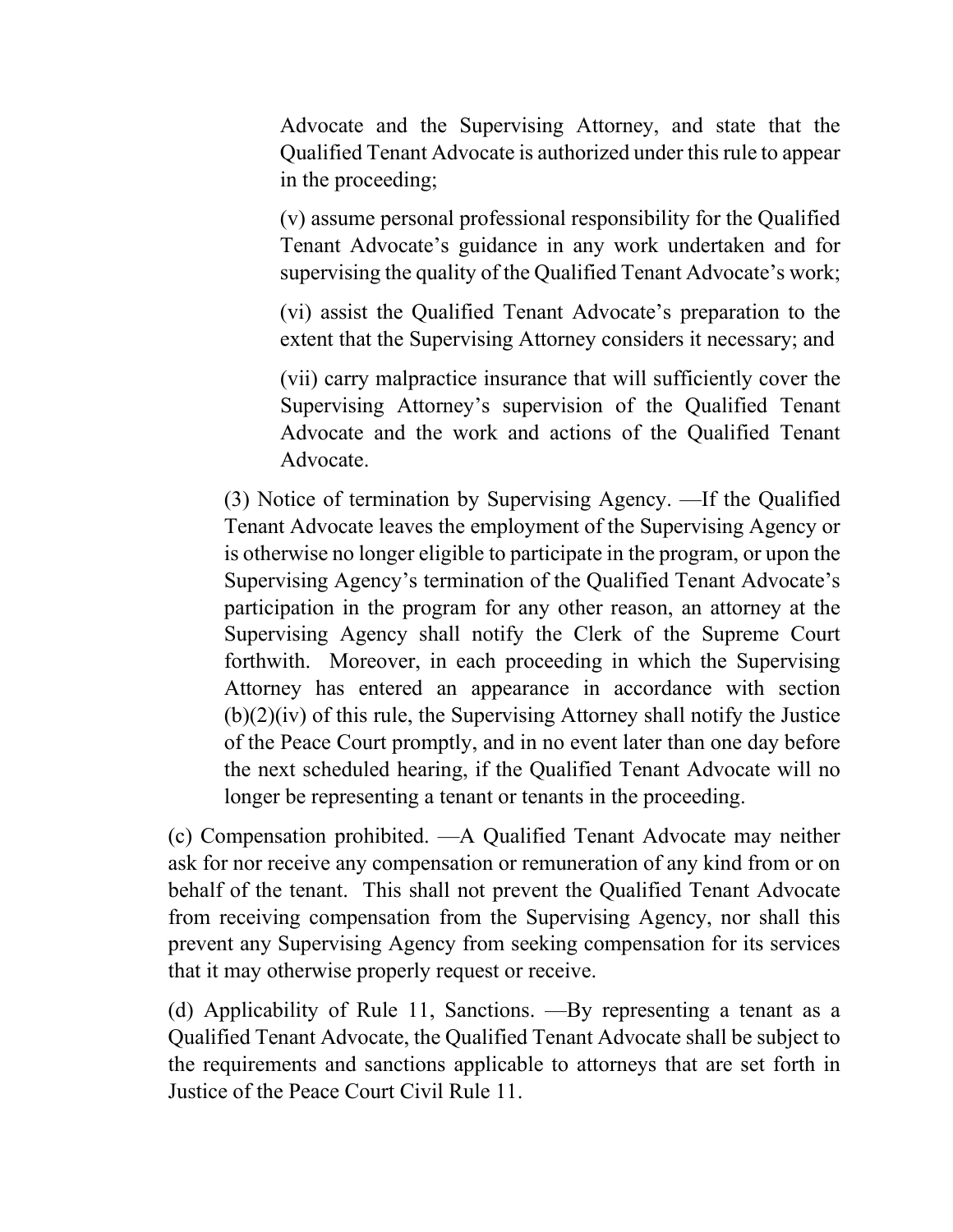(e) Revocation. —The ability of a non-lawyer to represent a tenant as a Qualified Tenant Advocate under this rule is a privilege, not a right. A Qualified Tenant Advocate's authorization to appear in any particular proceeding shall be subject to revocation by the Chief Magistrate, exercising his or her sole discretion. A Qualified Tenant Advocate's eligibility under this rule shall be subject to termination by this Court, in its sole discretion, upon review of a recommendation of the Chief Magistrate.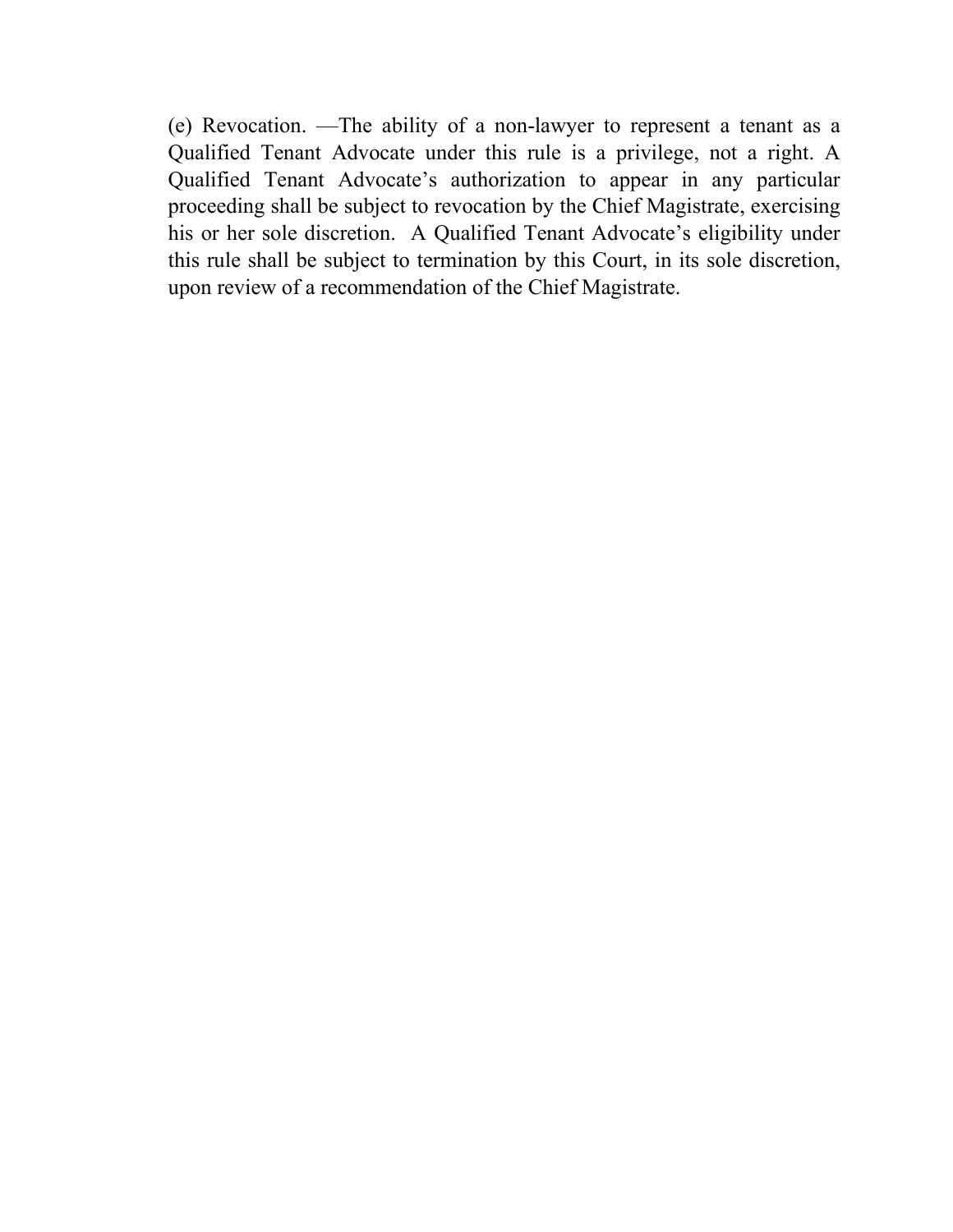#### **Form 57.1-1 Consent to Representation**

#### (CASE CAPTION)

I, [name], am a [plaintiff/defendant] in the above-entitled summary-possession matter in the Justice of the Peace Court. [Name of Supervising Agency] has arranged for me to be represented in this matter by [name of Qualified Tenant Advocate], under the supervision of [name of Supervising Attorney], an attorney admitted to practice law in the State of Delaware. I have been given a copy of Rule 57.1 of the Supreme Court of the State of Delaware. I understand that [Name of Qualified Tenant Advocate] is not an attorney but is authorized to provide representation to tenants in summary-possession actions in the Justice of the Peace Court under the supervision of a Delaware attorney. I consent to representation by [Name of Qualified Tenant Advocate], and I voluntarily and knowingly waive any right I may have to representation by a member of the Delaware Bar.

| 20. |                                              |  | of<br>day                                                        |                            |
|-----|----------------------------------------------|--|------------------------------------------------------------------|----------------------------|
|     |                                              |  |                                                                  |                            |
|     | <b>STATE OF DELAWARE</b><br><b>COUNTY OF</b> |  | [Tenant]<br>Sworn to (or affirmed) and subscribed before me this | (Duly authorized official) |

I agree to provide the representation described above in accordance with Rule 57.1.

[Qualified Tenant Advocate]

 $\frac{1}{2}$  ,  $\frac{1}{2}$  ,  $\frac{1}{2}$  ,  $\frac{1}{2}$  ,  $\frac{1}{2}$  ,  $\frac{1}{2}$  ,  $\frac{1}{2}$  ,  $\frac{1}{2}$  ,  $\frac{1}{2}$  ,  $\frac{1}{2}$  ,  $\frac{1}{2}$  ,  $\frac{1}{2}$  ,  $\frac{1}{2}$  ,  $\frac{1}{2}$  ,  $\frac{1}{2}$  ,  $\frac{1}{2}$  ,  $\frac{1}{2}$  ,  $\frac{1}{2}$  ,  $\frac{1$ 

I will supervise [Name of Qualified Tenant Advocate] in accordance with Rule 57.1, and I hereby assume personal professional responsibility for the Qualified Tenant Advocate's guidance in any work undertaken, and for supervising the quality of the Qualified Tenant Advocate's work.

[Supervising Attorney]

 $\mathcal{L}_\text{max}$  , where  $\mathcal{L}_\text{max}$  and  $\mathcal{L}_\text{max}$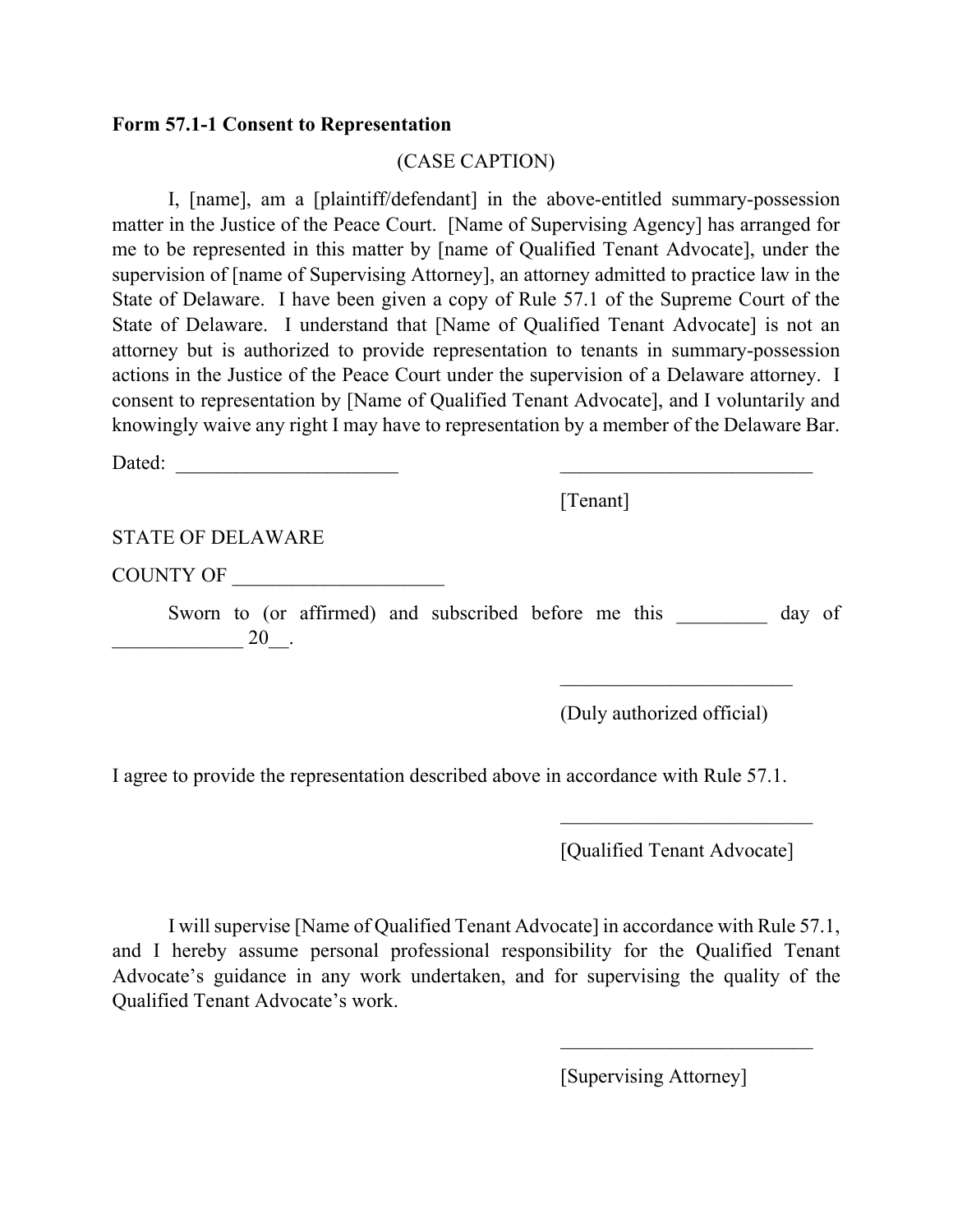### **Form 57.1-2 Certification of Qualified Tenant Advocate**

| Name of Qualified Tenant Advocate | Date |
|-----------------------------------|------|
|-----------------------------------|------|

To: The Justices of the Supreme Court of the State of Delaware

Re: The Application of [Name of Qualified Tenant Advocate] for permission to participate as a Qualified Tenant Advocate under Rule 57.1 of the Rules of the Supreme Court of the State of Delaware.

 $\mathcal{L}_\text{max}$  , and the contract of the contract of the contract of the contract of the contract of the contract of the contract of the contract of the contract of the contract of the contract of the contract of the contr

I, [Attorney of Supervising Agency], an attorney duly admitted to practice in the State of Delaware, affirm and certify the following:

I am an attorney at [Name of Supervising Agency]. Upon the facts known to me, [Name of Qualified Tenant Advocate] (1) is competent and eligible to participate as a Qualified Tenant Advocate under Rule 57.1 of the Rules of the Supreme Court of Delaware; (2) has not been disbarred from, and is not currently under suspension or probation with respect to the practice of law in any state or jurisdiction within the United States; (3) has not been convicted of a crime involving dishonesty or false statement in the ten-year period immediately preceding the date of this certification; (4) has not been determined to have engaged in the unauthorized practice of law in this or any other jurisdiction; and (5) has not had any prior authorization under this Rule revoked by the Chief Magistrate or the Supreme Court of Delaware.

[Attorney of Supervising Agency]

 $\mathcal{L}_\text{max}$  , where  $\mathcal{L}_\text{max}$  is the set of the set of the set of the set of the set of the set of the set of the set of the set of the set of the set of the set of the set of the set of the set of the set of the se